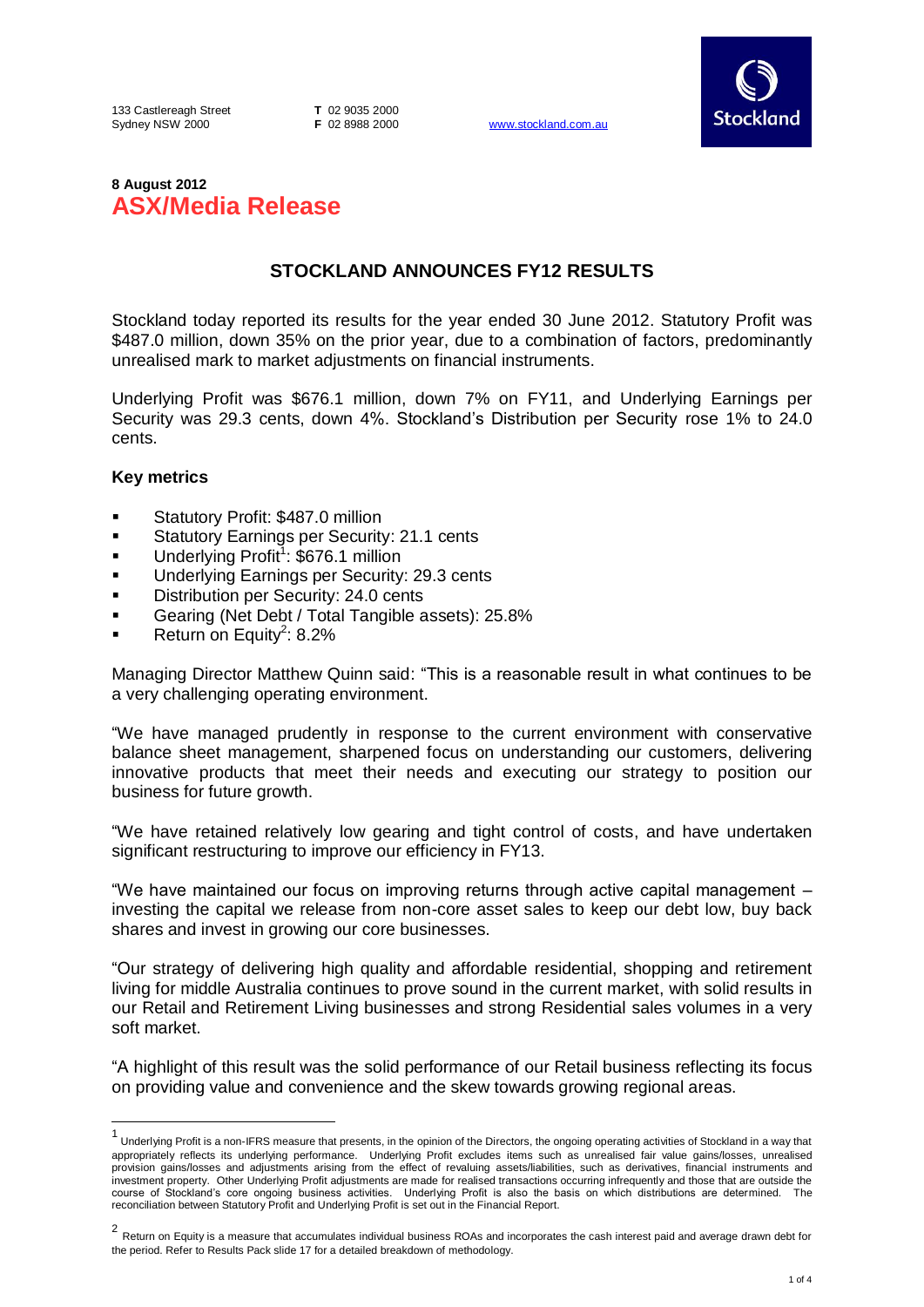"While our Residential business still achieved a record number of settlements for the year, margins came under pressure in the soft market conditions. Our ability to increase sales volumes in this environment reflects the appeal of our affordable product and our strategy of operating in targeted growth corridors.

"Our Retirement Living business achieved a significant lift in profit with strong sales of both existing and new units driven by our high quality offering that is affordable to enter and affordable to live in.

"Each of these core businesses is well positioned for the future with a secure pipeline of projects and strong market fundamentals, including population growth, creating demand for our products."

# **OPERATING RESULTS**

# **Retail**

## *Profit (Net Operating Income): \$310 million*

- Net Income growth 8%; Comparable Net Income<sup>3</sup> growth of 3.8%
- **Comparable moving annual turnover growth of 2.9%**
- Portfolio occupancy of 99.4%
- Return on Assets<sup>4</sup>: 8.0%

The performance of our Retail centres demonstrates the effectiveness of our focus on creating community hubs with a clear value and convenience offering. This strategy helps insulate us from the threat of online shopping.

We continue to invest in our development pipeline to ensure our centres are more resilient and to grow our returns. We currently have three major projects under construction – Merrylands, Townsville and Shellharbour – each on track to open on time and substantially leased.

## **Office and Industrial**

#### *Profit (Net Operating Income): \$142 million in Office; \$77 million in Industrial*

- NOI down 16% due to asset sales and weak demand; Comparable NOI: Office flat and Industrial up 4%
- Portfolio occupancy of 94.5% in Office; 97.3% in Industrial
- Return on Assets<sup>4</sup>: 7.8%

We also remain very focused on optimising the performance of our remaining assets. We have outsourced day-to-day property management to a specialist provider to achieve cost savings, while retaining internal control of strategic asset management to focus on maximising returns.

We continued to reweight our Commercial Property portfolio with the sale of \$964 million of Office and Industrial assets in FY12 at prices on average slightly above book value.

 3 Post-AIFRS

<sup>4</sup> Return on Assets is cash profit returns (excluding the impact of non-cash elements such as capitalised interest, impairment release, lease incentive amortisation) divided by average cash invested for each asset class. Refer to Results Pack slide 17 for a detailed breakdown of methodology.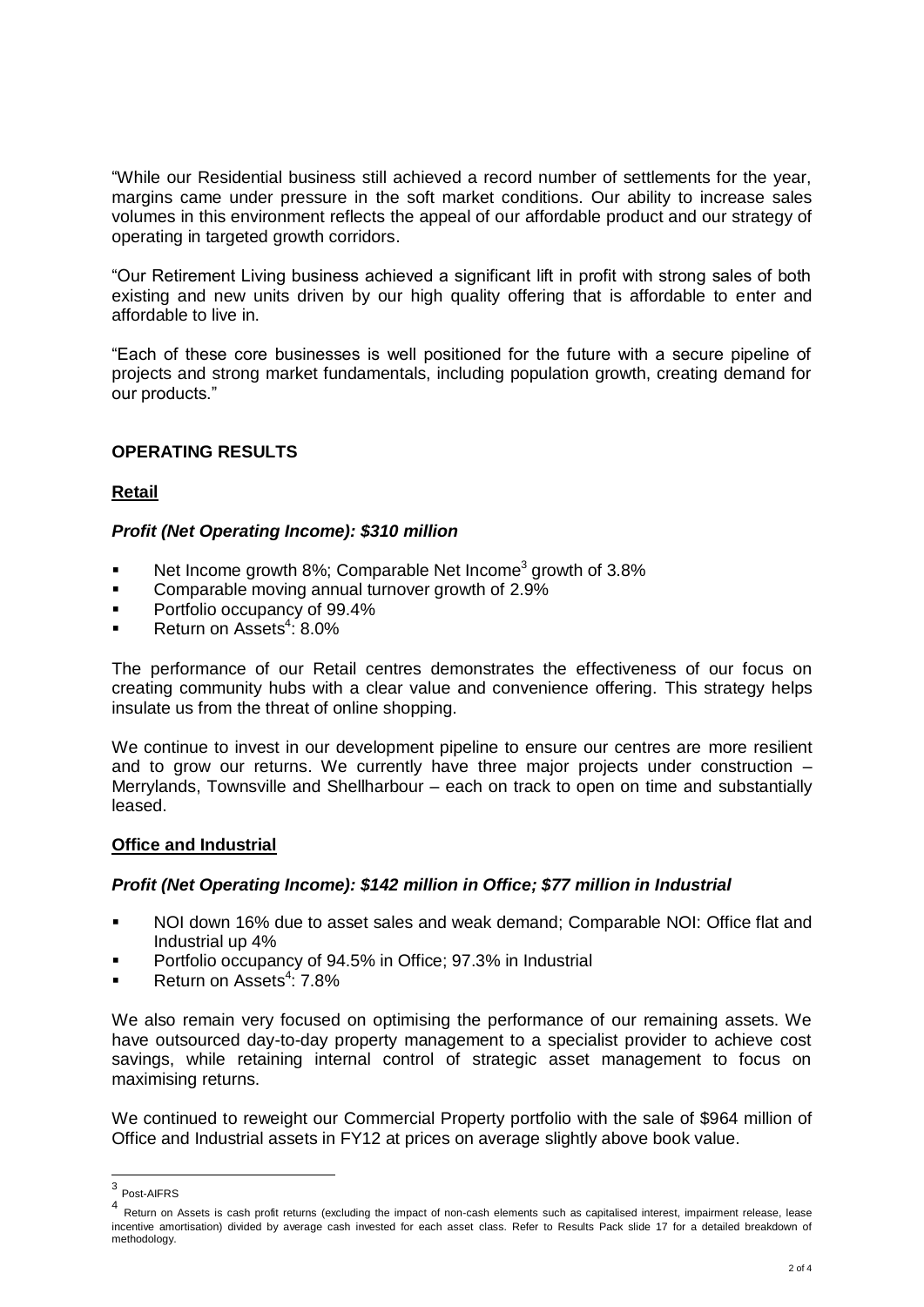# **Residential Communities**

#### *EBIT \$270 million, Operating Profit (incl. interest in COGS) \$198 million*

- Lots settled: 5,388, up 6% on FY11
- Contracts on hand at 30 June 2012: 1,561, around 700 lower than last year
- EBIT Margin 25%, at the low end of our target range
- Return on Assets<sup>4</sup>: 11.3%

We achieved a record number of settlements in FY12, despite the residential market being at a deep cyclical low, but pressure on our margins impacted our profit result.

Interest rate cuts have not stimulated activity in the way they have in the past and new home buyers remain cautious. Our ability to bring affordable product to the market has been central to maintaining our high market share in our chosen corridors in this challenging environment.

We are well placed to achieve strong future growth with the launch of 16 new projects in the next three years including Marsden Park and East Leppington in NSW, Caloundra South in Queensland and Lockerbie in Victoria.

#### **Retirement Living**

#### *Operating Profit: \$36 million*

- Operating Profit up \$20 million from FY11
- Record number of sales: 519 existing units and 268 new units
- Return on Assets<sup>4</sup>: 4.2%

Our Retirement Living business progressed well in FY13, achieving operational efficiencies and increased revenue. We enter FY13 in a strong position with 200 reservations on hand and on track to deliver a record number of sales including over 300 new unit sales, with 12 active developments in four states.

Cash returns from this business are growing steadily (ROA up from 2.9% in FY11) and we continue to focus on lifting these further through development of new product, increased efficiency in our development process and as village maturity increases.

#### **Other businesses: UK and Apartments**

#### *UK: Operating Profit \$17 million, Apartments: Nil Operating Profit*

Our exit from these businesses is on track and no further meaningful profit contribution is expected from UK and Apartments.

## **FINANCIAL MANAGEMENT**

- Gearing: Net Debt / Total Tangible assets 25.8%
- Weighted average debt maturity 5.3 years

We have continued to manage our business prudently and conservatively, given ongoing uncertainty in global credit markets. Our balance sheet remains strong with relatively low gearing, comfortably within our target range of 20-30%.